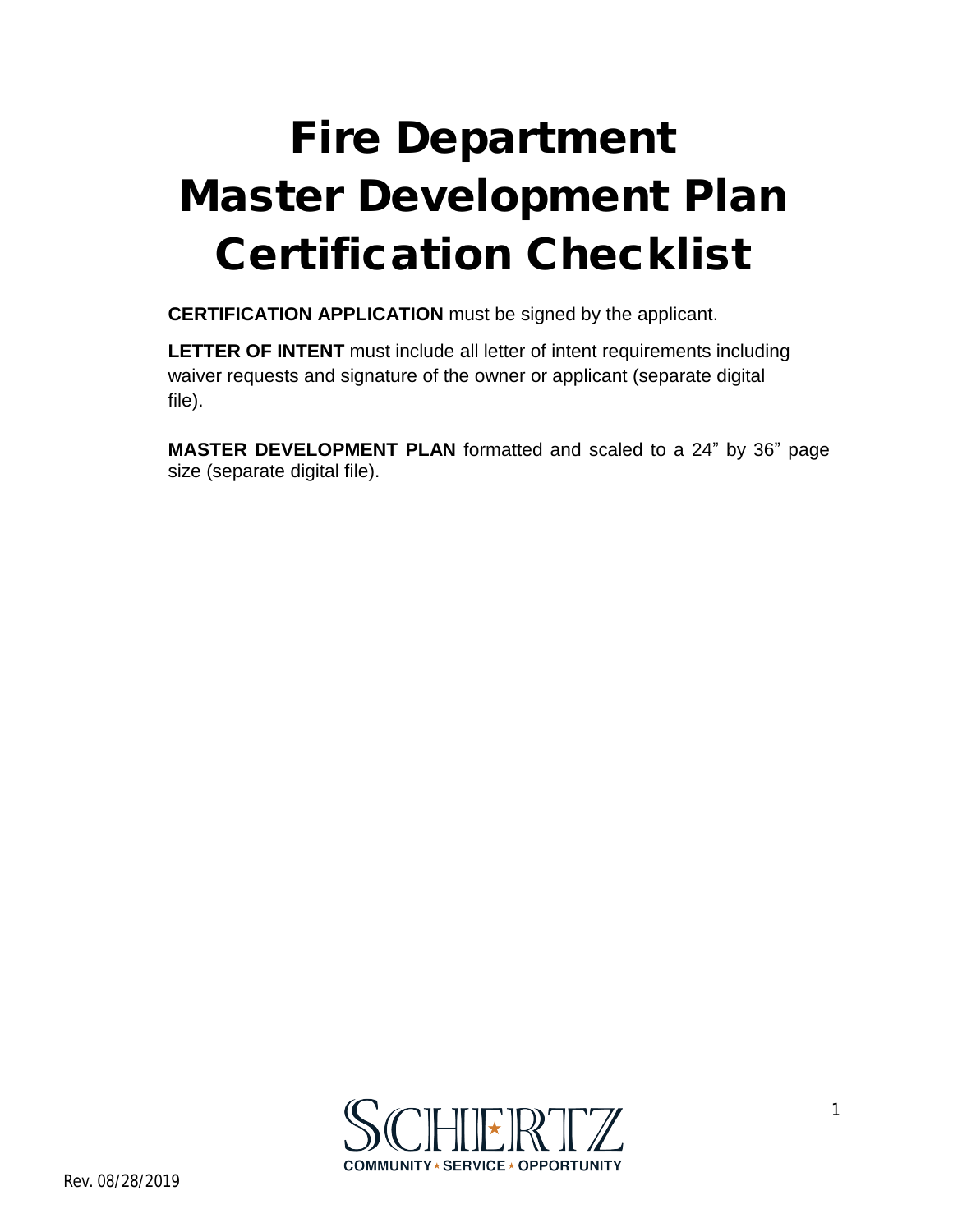## **LETTER OF INTENT REQUIREMENTS**

- Define acreage of subject property.
- Describe in detail the location of the property. (Example: *approximately 125 feet South of Main Street* or distance from an intersection.)
- Specify proposed uses with specific operations defined
- Square footage of proposed building.
- Please specify if the proposed development will be developed in phases.
- If there is going to be more than one use, will each use be operated and maintained by one owner (Example: Church and Daycare/School).
- Special considerations (i.e. requested waivers, or variances)
- Specify zoning district.
- The letter of intent must provide the signature and contact information of the owner or owners authorized agent.

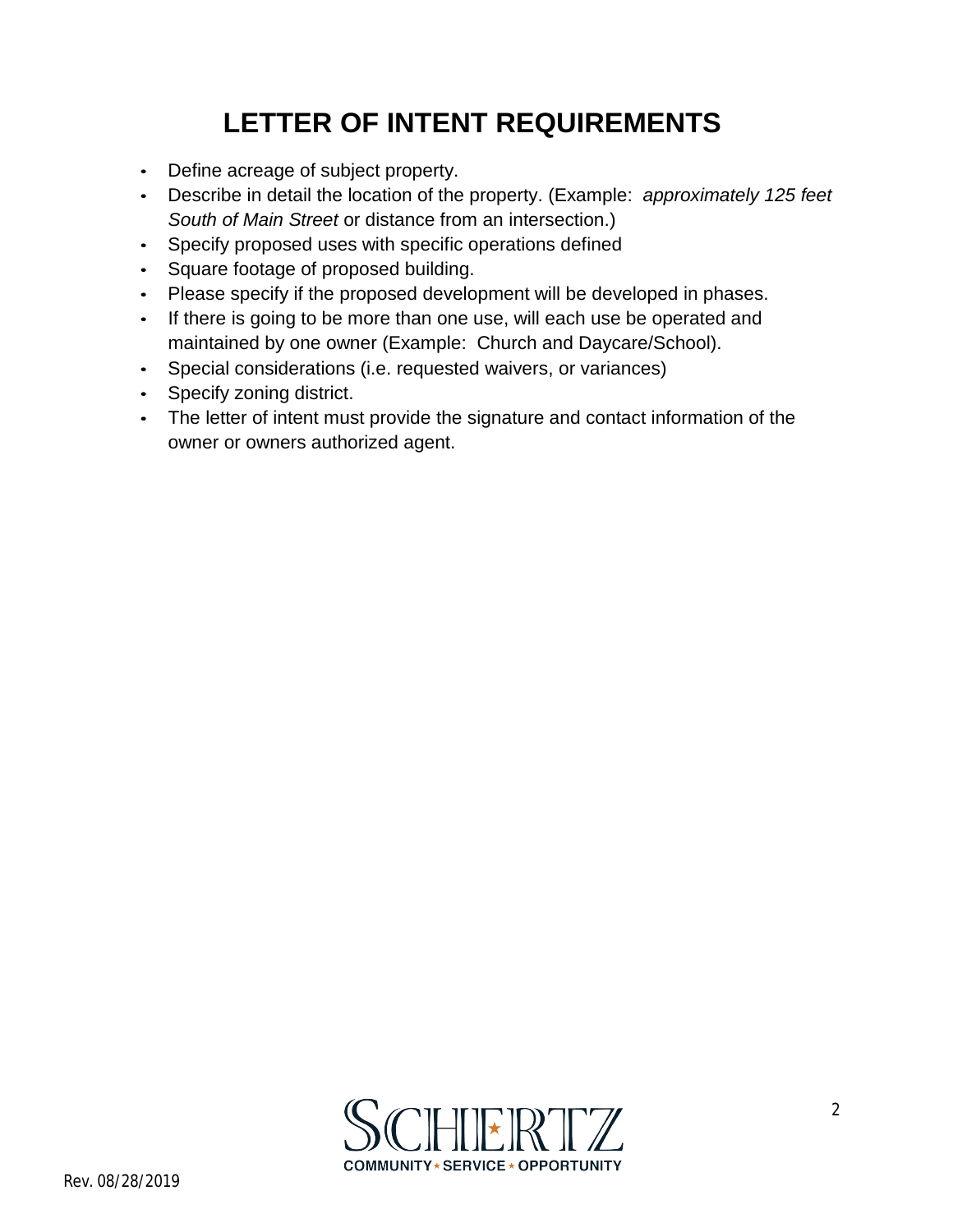## **MASTER DEVELOPMENT PLAN TECHNICAL CHECKLIST**

| <b>Master Development Plan sheet</b>                                                                                                                                                                                                                                                              | <b>Applicant</b> |
|---------------------------------------------------------------------------------------------------------------------------------------------------------------------------------------------------------------------------------------------------------------------------------------------------|------------------|
| Location / Vicinity map with north arrow and scale and showing all City and<br>County limits where applicable                                                                                                                                                                                     |                  |
| Title block located in the <i>lower right hand corner</i> containing the subdivision<br>name, acreage, complete legal description including survey name and<br>abstract number, City, County and preparation date                                                                                 |                  |
| Legend, if abbreviations or symbols are used                                                                                                                                                                                                                                                      |                  |
| Name, address, and phone number of the property owner, surveyor and<br>engineer                                                                                                                                                                                                                   |                  |
| North arrow                                                                                                                                                                                                                                                                                       |                  |
| Graphic and written scale. Scale of $1"=20'$ to $1" = 100"$                                                                                                                                                                                                                                       |                  |
| Property boundaries with bearings and distances which match<br>accompanying legal metes and bounds field notes                                                                                                                                                                                    |                  |
| Provide the existing and proposed topography at five foot (5) contour<br>intervals including drainage channels and creeks                                                                                                                                                                         |                  |
| Lot dimensions including bearings and distances                                                                                                                                                                                                                                                   |                  |
| Provide lot and block numbers for every lot (numbers only)                                                                                                                                                                                                                                        |                  |
| List the total number of buildable lots                                                                                                                                                                                                                                                           |                  |
| Provide existing zoning                                                                                                                                                                                                                                                                           |                  |
| Location of significant manmade features, including railroads, buildings,<br>utilities, or physical features                                                                                                                                                                                      |                  |
| Areas to be dedicated for right-of-way including dimensions, area providing<br>bearings and distances of centerline. Residential subdivisions require a<br>minimum of two (2) points of public access to existing public streets.                                                                 |                  |
| Recording information for any existing easements (water, sanitary sewer,<br>storm drainage, electric, telephone, gas, cable television, fire lanes, etc.)<br>and rights-of-way and all bearing and distance information on proposed<br>easements including easements filed by separate instrument |                  |

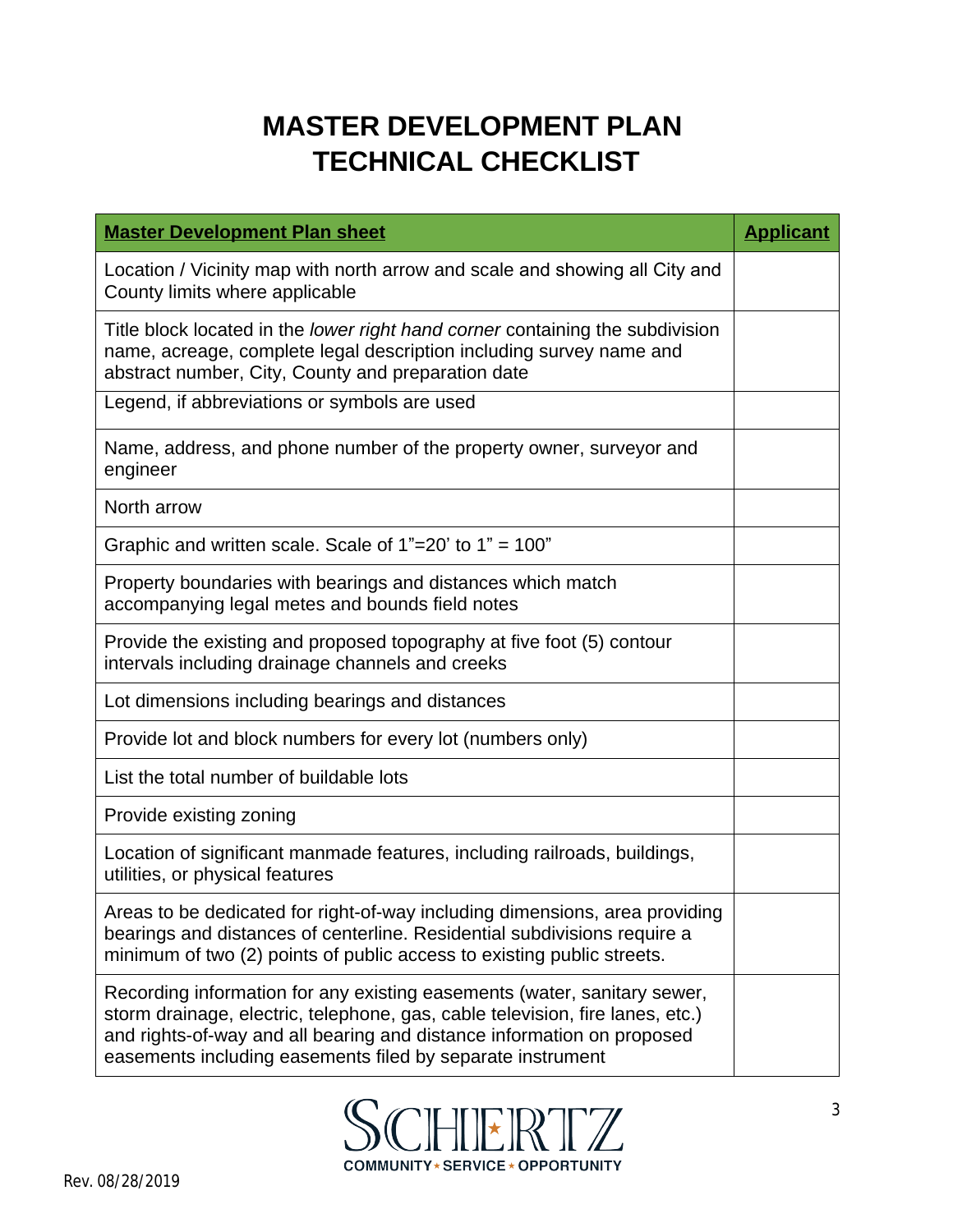| Location of existing and proposed FEMA 100-year floodplain and floodway<br>limits with elevations                                                                               |  |
|---------------------------------------------------------------------------------------------------------------------------------------------------------------------------------|--|
| Identify all boundary survey monumentation on the plan. Tie proposed tract<br>to the parent tract monumentation with bearings and distances                                     |  |
| Boundary lines and acreage of the land to be dedicated to the City for<br>public parkland                                                                                       |  |
| Boundary lines and acreage of land proposed for private park including<br>note indicating ownership and maintenance responsibility                                              |  |
| Land use, zoning, subdivision name, and recording information for all<br>adjacent properties                                                                                    |  |
| Location of City limits boundary and/or County boundary if they traverse<br>the subdivision, form part of the boundary of the subdivision or are<br>contiguous to such boundary |  |
| Provide the designation of each phase of development and the proposed<br>order of development                                                                                   |  |
| Provide a table indicating the phasing, land uses, zoning, and anticipated<br>dwelling units for each phase                                                                     |  |
| Provide the location and sizes of proposed water, wastewater and storm<br>drainage facilities to serve the development, including the sewer flow<br>arrows.                     |  |
| Show proposed street names                                                                                                                                                      |  |
| Any additional information as requested to clarify the proposed<br>development                                                                                                  |  |